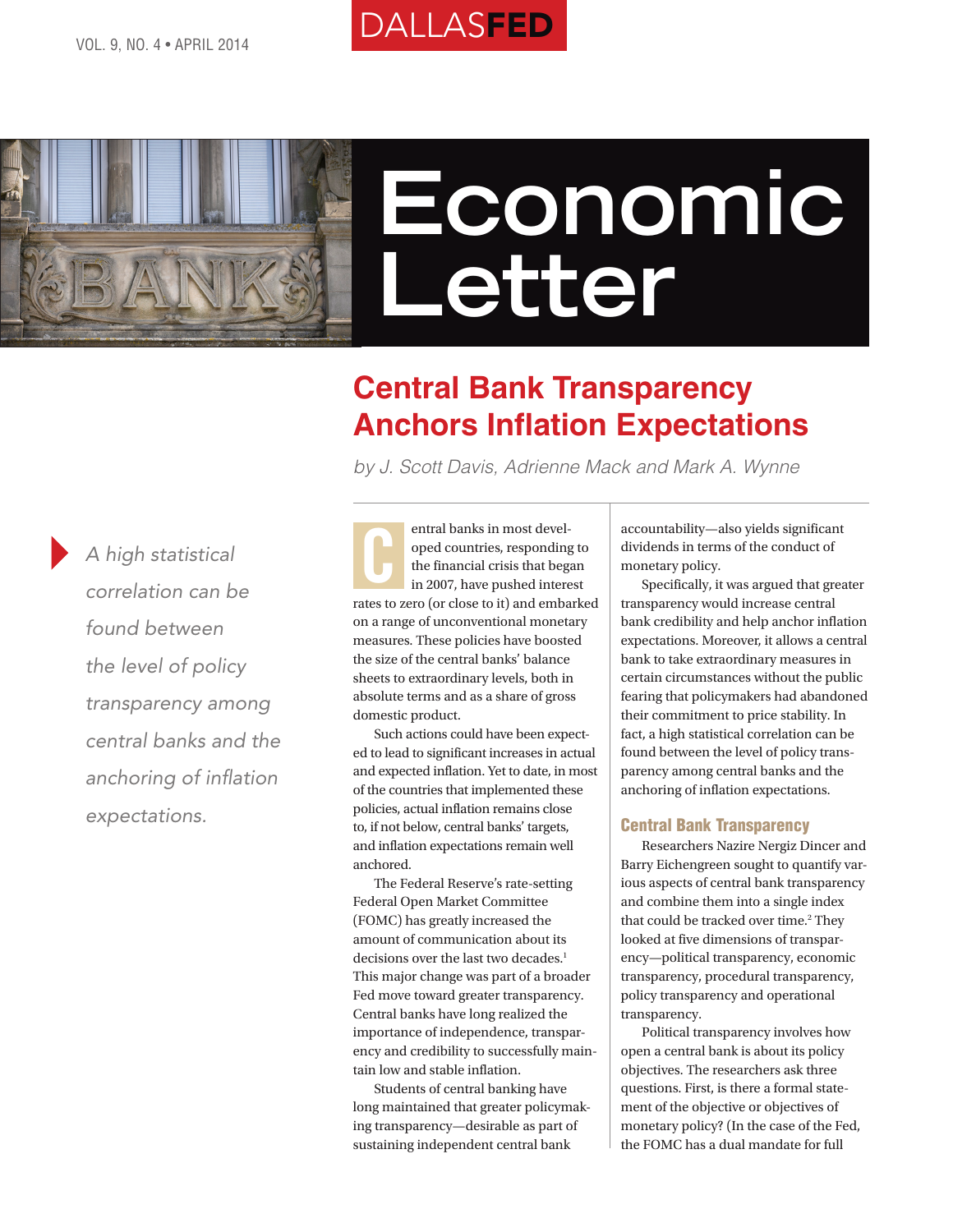# **Economic Letter**

*Over the past 15 or so years, there has been a general movement toward greater transparency, according to a review of the Dincer–Eichengreen measure for major central banks and for an average of 20 countries with independent central banks.*

employment and price stability.) Second, is the primary objective quantified? And third, are there explicit institutional arrangements between the central bank and the government?

Regarding economic transparency, three questions are also posed. First, are economic data relevant for the conduct of monetary policy publicly available? Second, does the central bank disclose the economic model or models that it uses for policy analysis? And third, does the central bank regularly publish its own macroeconomic forecasts?

Procedural transparency, the third dimension, involves how monetary policy decisions are undertaken. Three more questions are asked. First, does the central bank provide an explicit policy rule or strategy that describes its policy framework? Second, does it give a comprehensive account of its deliberations within a reasonable amount of time? And third, does the central bank disclose how it reached its rate-setting decision?

Policy transparency is the fourth aspect of transparency that Dincer and Eichengreen include in their index. Three questions follow. Are decisions about the adjustment to the main operating target or instrument announced promptly? Does the central bank provide an explanation of its decisions when it announces them? And does the central bank disclose an explicit policy inclination after every policy meeting?

dimension—again, with three questions. Does the central bank regularly evaluate to what extent its main operating targets have been achieved? Does the central bank regularly provide information on unanticipated macroeconomic disturbances that affect the policy transmission process? And does the central bank offer an evaluation of the policy outcome in light of its macroeconomic forecasts?

Dincer and Eichengreen score the answers to the questions with a 0,  $\frac{1}{2}$  or 1. Summing the 15 scores, they arrive at an aggregate index that ranges from 0 (least transparent) to 15 (most transparent). For 2010, the Federal Reserve System scored 11, putting it in the top 10 central banks in terms of transparency that year. The European Central Bank also scored 11, and the Sveriges Riksbank (central bank of Sweden) took the top spot with a score of 14.5. Among member countries of the Organization for Economic Cooperation and Development (OECD), Mexico rated a 6, the lowest score of the group.

Over the past 15 or so years, there has been a general movement toward greater transparency, according to a review of the Dincer–Eichengreen measure for major central banks and for an average of 20 countries with independent central banks (*Chart 1*). 3

## Anchoring Inflation Expectations

The anchoring of inflation expectations refers to a change in what people anticipate about inflation in some future



Operational transparency is the final

SOURCE: "Central Bank Transparency and Independence: Updates and New Measures," by Nazire Nergiz Dincer and Barry Eichengreen, Bank of Korea Working Paper no. 2013-21, September 2013.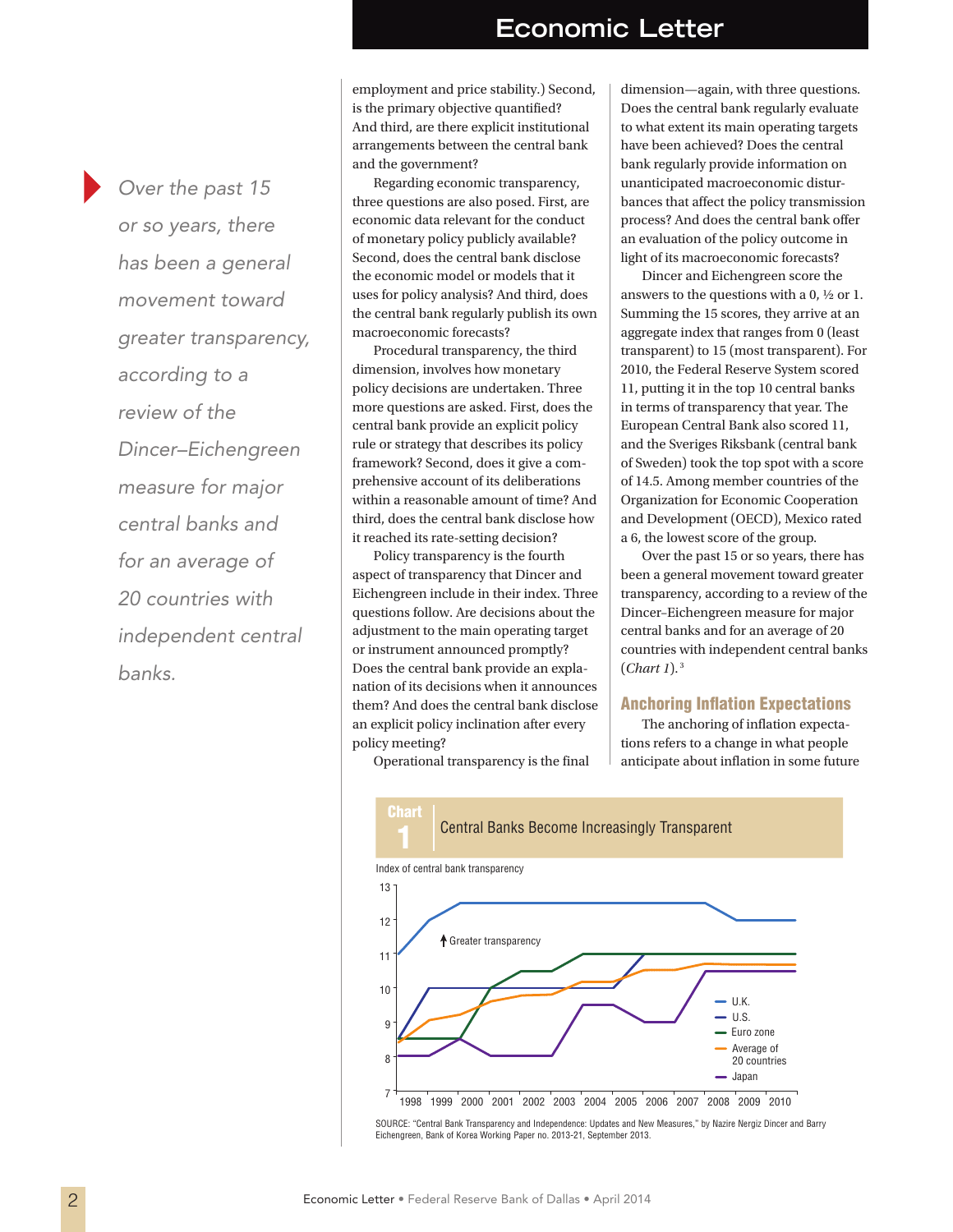# **Economic Letter**

period in response to temporary and/or unexpected inflation today. Thus, if expectations are perfectly anchored, then beliefs about future inflation shouldn't change following a temporary increase in prices for instance, following a sudden rise in oil and gas prices. However, if they aren't perfectly anchored, then even a temporary shock to prices today can feed long-term inflation expectations and affect price and wage stability for years to come.4

Because expectations are not typically observed, gauging how anchored they are can be challenging. Some survey data on inflation expectations do exist, and market expectations can be inferred from the yields on nominal and real (inflationadjusted) bonds. But these data are available for only a handful of countries.

An alternative measure of the extent to which inflation expectations are anchored may be constructed for a wide range of developed and developing countries.5 It assesses how much people raise their long-term expectations when actual inflation is 1 percentage point higher than anticipated. If there is no change in inflation expectations following a surprise increase in prices, then the index takes a value of zero and inflation expectations are perfectly anchored.

The average value of the "anchoring" index across the same 20 countries depicted in Chart 1 is plotted for 1998– 2007 (*Chart 2*). The smaller the index value is, the more anchored are inflation expectations.

For the average country in the sample, there was a steady fall in this index over the 10 years. In 1998, when actual core inflation turned out to be 1 percentage point higher than expected, people raised their long-term inflation expectations by 0.10 percentage points. By 2007, they would raise long-term inflation expectations by only 0.02 percentage points following the same unexpected increase.

### Aiding Monetary Policy

Has the move toward greater central bank transparency helped anchor inflation expectations and made it easier to realize monetary policy? For the average country in the sample, inflation expectations became better anchored between 1998 and 2007, as indicated by the data used in Charts 1 and 2.

The 1998–2007 average transparency index value plotted against the average value of the anchoring index for the 20 countries in the sample shows that countries with more transparent central banks have more anchored inflation expectations (*Chart 3*). The inflation anchoring index falls—meaning expectations are more anchored—as the transparency index rises.

Cross-country differences in central bank transparency explain 44 percent of the cross-country differences in inflation expectation anchoring, statistical analysis shows. This finding is in line with the results from other studies showing a strong tie between central bank transpar*An alternative measure of the extent to which inflation expectations are anchored may be constructed for a wide range of developed and developing countries.*



SOURCES: "Cross-Country Variation in the Anchoring of Inflation Expectations," by Scott Davis and Adrienne Mack, Federal Reserve Bank of Dallas *Staff Papers*, no. 21, 2013.